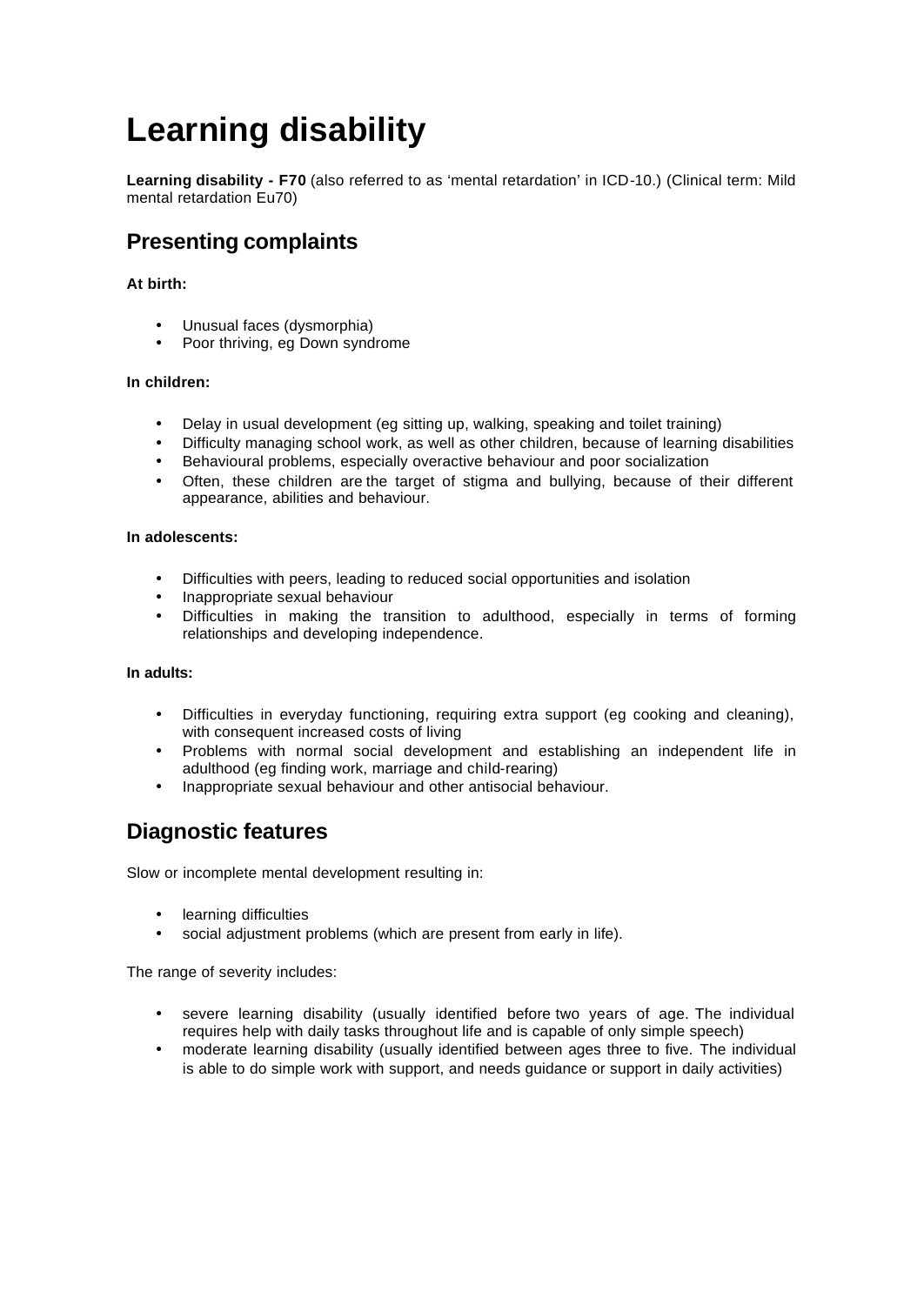• mild or borderline learning disability (usually identified during school years. The individual is limited in school work, but is able to live alone and maintain some form of paid employment).

# **Differential diagnosis and co-existing conditions**

Learning disability is associated with an increased prevalence of many other disorders. The most common include the following:

- Epilepsy G40, G41 (adult) (25% people with learning disability and 50% of those with severe learning disability).
- Hypothyroidism (people with Down syndrome).
- Physical disabilities and dysmorphia (30%).
- Incontinence (10%).
- Hearing impairments (40%).
- Visual impairments (40%).
- Autism spectrum disorders -F84 (child) (10% individuals with learning disability and 30% of those with moderate to severe learning disability).
- Psychiatric and behavioural disorders (at least 35%).
- Dementia- F00# (adult) (people with Down syndrome and those over 50).

Diagnosis of these conditions can be made harder by unusual presentations of the illness; - for example, irritability (which might present as agitation or even aggression) may be an indication of pain or emotional distress.

The following may also interfere with performance at school:

- Sensory problems (eg deafness)
- Specific learning difficulties (eg dyslexia)
- Attention-deficit disorder
- Motor disorders (eg cerebral palsy)
- Autism in children of normal intellectual ability.

Malnutrition, extreme social deprivation, or chronic medical illness can cause developmental delays. Most causes of learning disabilities cannot be cured. The more common, treatable causes of learning disability include hypothyroidism, lead poisoning, and some inborn errors of metabolism (eg phenylketonuria).

## **Essential information for patient and family**

- Early training can help a person with learning disability towards self care and independence.
- People with learning disability are capable of loving relationships and have the same needs as any other person for love, security, play, friendship, clear boundaries and limits on behaviour.
- The person's intellect and skills must be accurately assessed, so that key learning needs are determined and they are helped to attain the appropriate level of independence, and use appropriate support services where necessary. The functional assessment should match the realistic social expectations.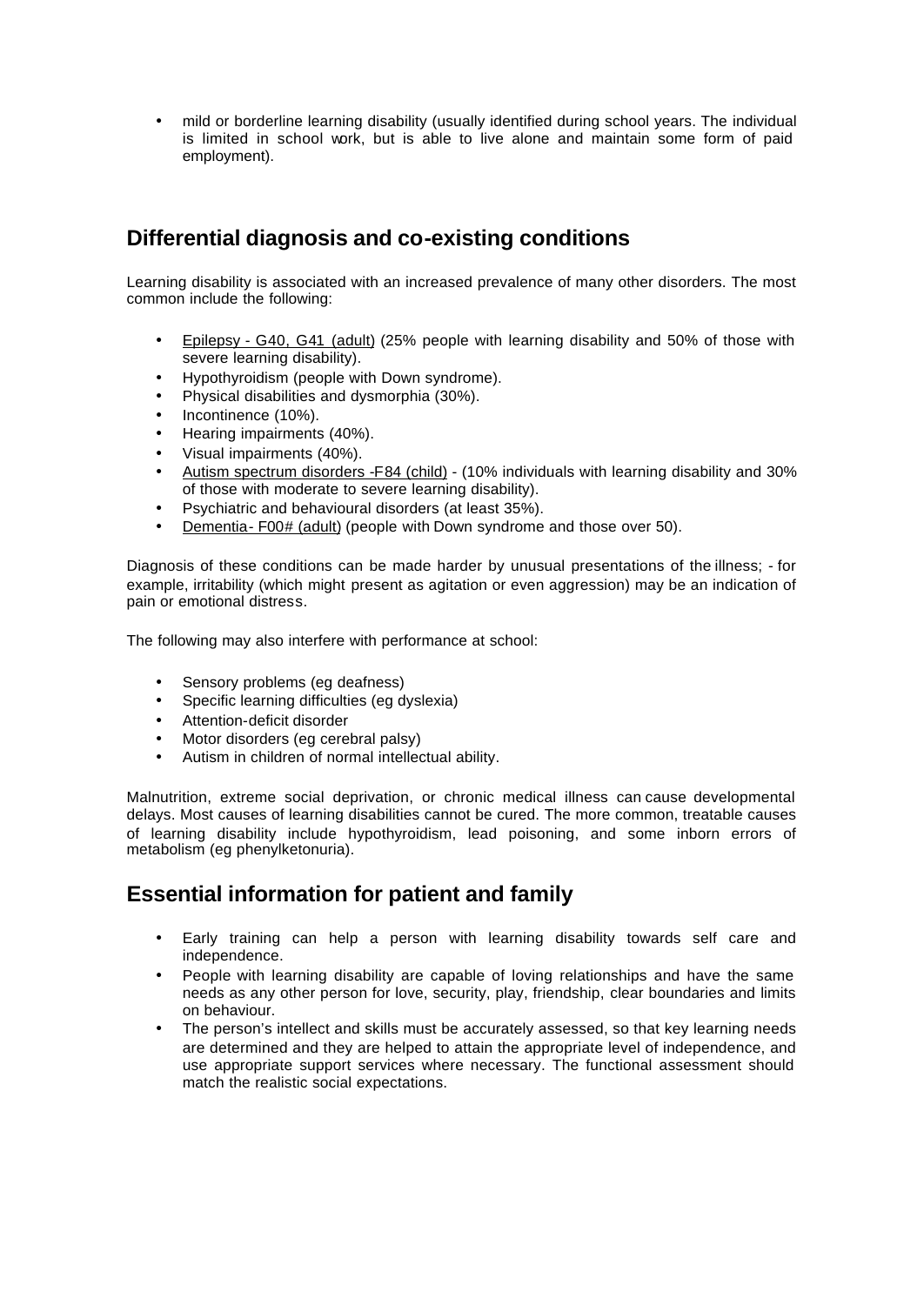• Sudden changes in behaviour may indicate physical illness and the need for medical examination.

# **General management and advice to patient and family**

- Reward effort. Allow disabled children and adults to function at the highest level of their ability in school, work and within the family.
- Teach the same set of social rules as to other children.
- Advise families that learning and practising skills will be helpful, but that 'miracle cures' do not exist. It is usually impossible to predict, at diagnosis, how a child with learning disability will function as an adult. However, with careful long-term follow-up, it does become clearer what an individual may attain, in terms of independence and need for support.
- Families may feel conflicting emotions intense love, disappointment, anger, great loss and may take time and continuing support to adjust to being the parent of a child with learning disability and to deal with the different life stages and transitions (eg leaving school, employment, social life and sexuality, death of parents). It may be helpful to talk things through with someone who has the same experiences (see Resources for patients and families). Preparing a transition plan that involves the young person, their family and relevant services is good practice for when they leave school, whether or not the child has a statement of special educational need.
- Inform families that people with learning disability frequently under-report illness. Arranging regular health screening can be useful actively to seek out treatable sensory disorders, depression, obesity, skin infections, diabetes and other conditions. It is valuable to review health care at times of transition (eg school leaving) and of family illness. Creating a health action plan is one recommended way to be proactive in maintaining health (ref 264).
- Primary care teams should make a regular slot (eg every six months) to review patients with learning disability, and keep a recall register. There is evidence that these patients have health needs that are only detected by this kind of proactive contact.
- Encourage the patient to see the same doctor and nurse at every planned appointment, if possible, in order to build trust and reduce problems in communication.
- Invite a carer to come too; carers who know the patient well are invaluable as informants.
- Allow extra time for the appointment so that communication and examination can occur at a pace that suits both staff and patient.
- Use additional user-friendly literature to prepare the patient for examinations such as well-woman checks (see Resources for patients and families).

### **References**

**264** Action for Health, DoH publication about Health Action Plans, available from the Department of Health, PO Box 777, London SE1 6XH, UK.

## **Medication**

- Except in the case of certain physical or psychiatric disorders, medical treatment cannot improve cognitive function.
- Careful treatment of psychiatric problems can substantially improve functioning, by promoting improved concentration and learning. It is helpful to review social networks and social support in addition to other treatment.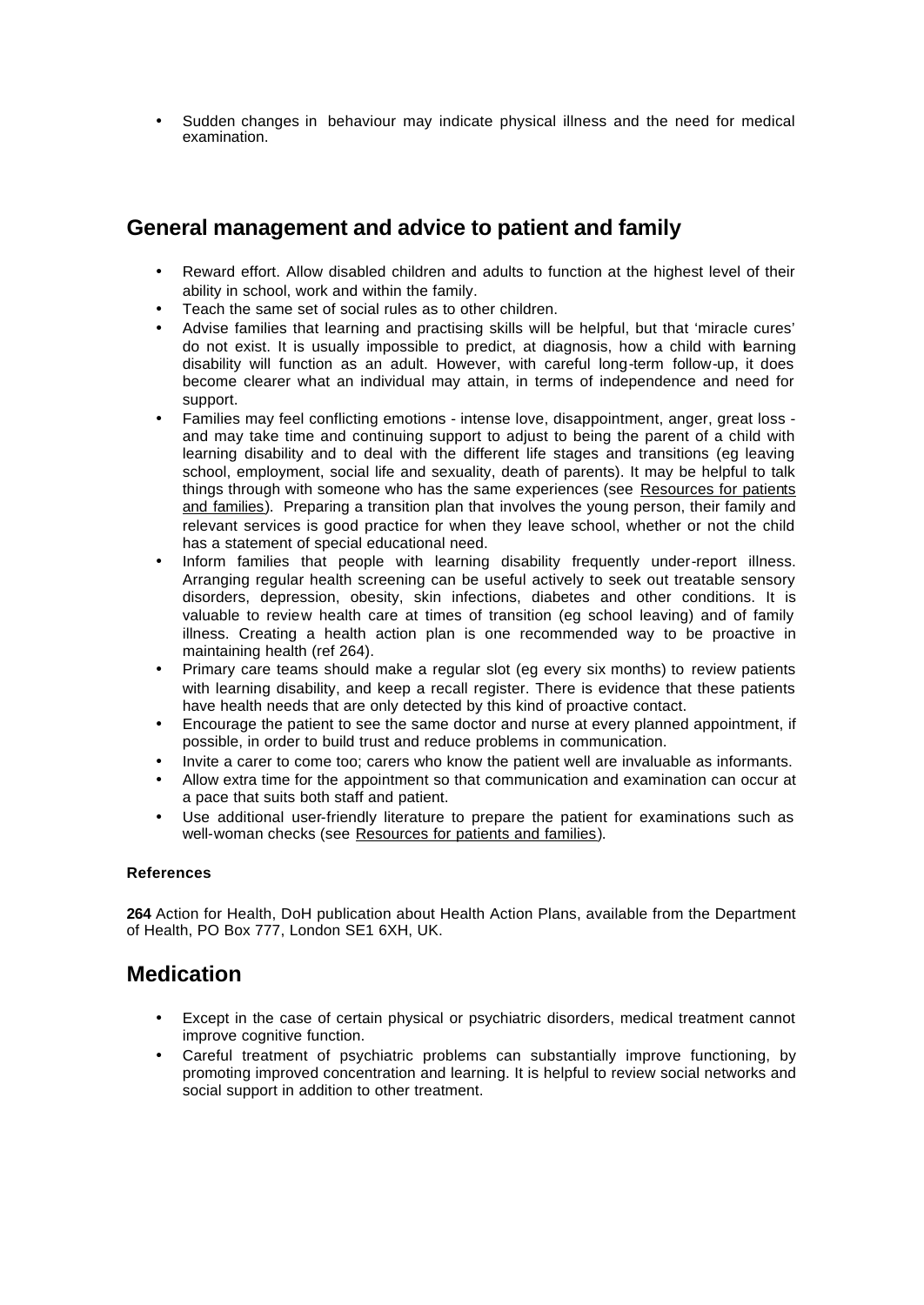- Learning disability can occur with other disorders that require medical treatment (eg seizures, cerebral palsy and psychiatric illness such as depression).
- A good rule regarding psychiatric medication is to 'start low' (dose) and 'go slow' (increasing dose) to avoid polypharmacy.
- Unnecessary medication should be avoided, and medication reviewed regularly, because side-effects and idiosyncratic reactions are common. People with learning disability underreport side-effects; therefore consideration should be given to proactive checks (eg blood levels of anticonvulsants).

# **Referral**

Referral to a community paediatric team or learning disability services (depending on local arrangement) is advised when the learning disability is first identified, to help plan for education and specialist care. Psychiatrists specializing in learning disability may be skilled in investigating and treating epilepsy as well as psychiatric illness.

Referral for specialist support is also indicated:

- where there are significant changes in behaviour, which persist for longer than one month
- where there is significant weight change which persists for longer than one month, to exclude emotional or psychiatric disorder
- following the death of a carer or close relative, because there is increased risk of pathological grief.

For further information about learning disability, see Once a Day NHS Executive guidelines for primary healthcare teams, March 1999. Department of Health, PO Box 410, Wetherby LS23 7LN.

## **Resources for patients and families**

**Association for Spina Bifida and Hydrocephalus (ASBAH)** 01733 555 988 (9am–5pm Monday - Friday). Website: http://www.asbah.org

### **Down Syndrome Association**

020 8682 4001 (10am–4pm, Tuesday–Thursday) Email: info@downs-syndrome.org.uk; website: http://www.downs-syndrome.org.uk Information and support for people with Down syndrome and their families.

#### **Mencap** http://www.mencap.org.uk

England and Wales: 020 7696 5593 (information line) Northern Ireland: 0345 636 227 (family advisory service line) Information and support for people with a learning disability and their families in the UK. Provides residential, employment, further education and leisure and holiday services.

#### **Scope** 0800 626216 (helpline)

Website: http://www.scope.org.uk

Information, emotional support and support groups for people with cerebral palsy and their families. Only some people with cerebral palsy have learning disability in addition to their physical disabilities.

**Contact a Family** 0808 808 3555 (helpline 10am–4pm, Monday–Friday) Website: http://www.cafamily.org.uk

Works across the UK to support families caring for children with any disability. It is particularly useful where there is a rare condition.